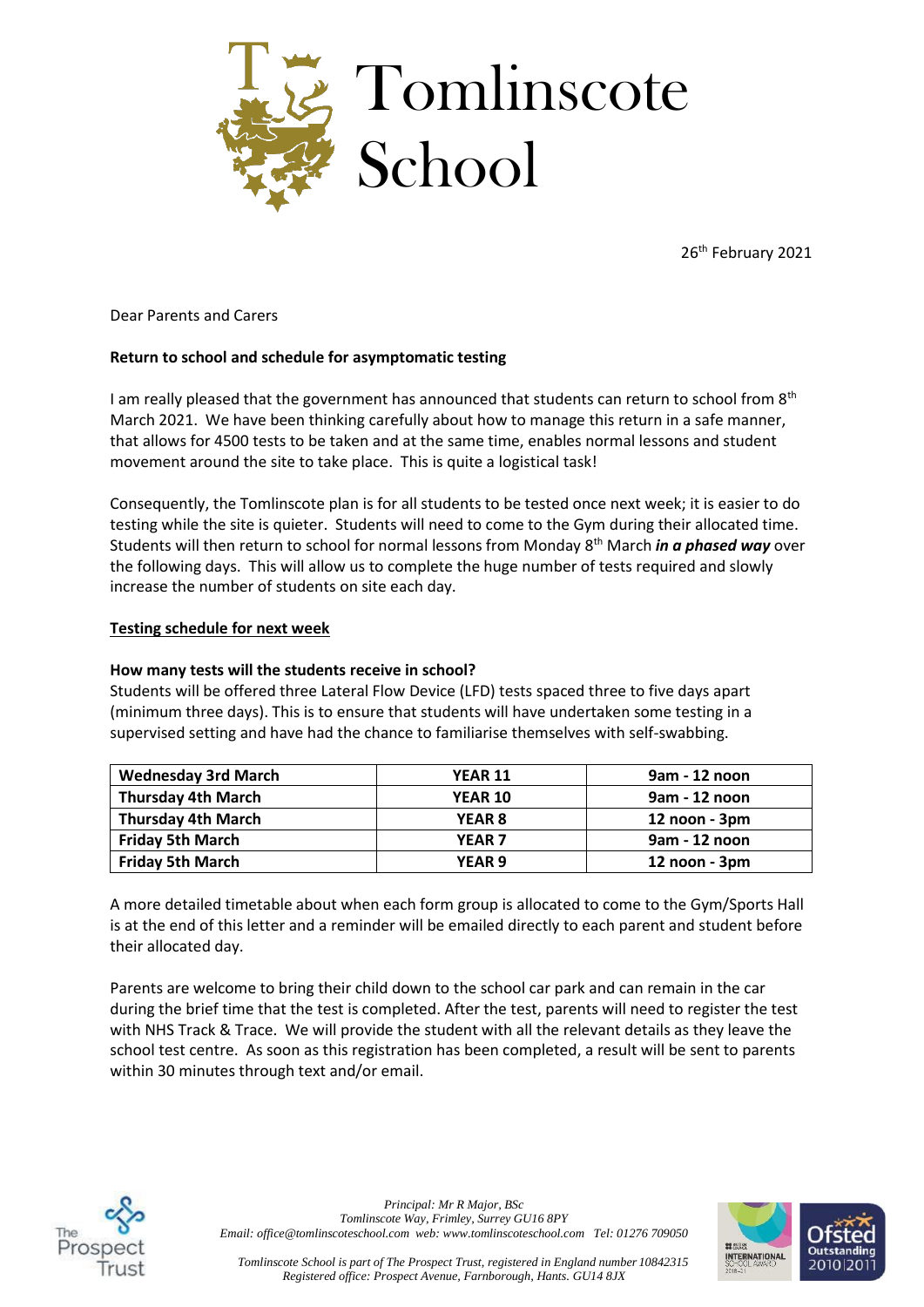| Monday 8 <sup>th</sup> March     | <b>YEAR 11</b>            | Arrive for form time starting at 8.30am and Year 11<br>will be in school all day. |
|----------------------------------|---------------------------|-----------------------------------------------------------------------------------|
|                                  |                           | Year 11 will be tested a 2 <sup>nd</sup> time during the morning.                 |
|                                  | <b>YEAR 10</b>            | Remote learning during the morning.                                               |
|                                  |                           | Year 10 will then come down to the school for their 2 <sup>nd</sup>               |
|                                  |                           | test from 12 noon - 3pm.                                                          |
|                                  | <b>YEARS 7, 8 &amp; 9</b> | Remote learning from home all day.                                                |
| Tuesday 9 <sup>th</sup> March    | <b>YEARS 11 &amp; 10</b>  | Both Year groups will in school all day.                                          |
|                                  |                           | 8.30am - Year 11                                                                  |
|                                  |                           | 8.40am - Year 10                                                                  |
|                                  | <b>YEAR 7</b>             | Year 7 will come down to school in the morning for                                |
|                                  |                           | their $2^{nd}$ test (9am - 12) and then return home for                           |
|                                  |                           | remote learning.                                                                  |
|                                  | YEAR <sub>8</sub>         | Year 8 will do remote learning for the morning and                                |
|                                  |                           | then come down to school for testing between 12 -                                 |
|                                  |                           | 3pm.                                                                              |
|                                  | <b>YEAR 9</b>             | Remote learning from home all day.                                                |
| Wednesday 10 <sup>th</sup> March | YEARS 7, 8, 10 & 11       | These year groups will be in school all day.                                      |
|                                  |                           | 8.30am - Year 11                                                                  |
|                                  |                           | 8.40am - Year 10                                                                  |
|                                  |                           | 8.30am - Year 8                                                                   |
|                                  |                           | 8.30am - Year 7                                                                   |
|                                  | <b>YEAR 9</b>             | Year 9 will be tested in the morning between 9am -                                |
|                                  |                           | 12. They will then go home for remote learning for the                            |
|                                  |                           | rest of the day.                                                                  |
| Thursday 11 <sup>th</sup> March  | <b>ALL YEARS</b>          | All year groups will be in school all day.                                        |
|                                  |                           | 8.30am - Year 11                                                                  |
|                                  |                           | 8.40am - Year 10                                                                  |
|                                  |                           | 8.40am - Year 9                                                                   |
|                                  |                           | 8.30am - Year 8                                                                   |
|                                  |                           | 8.30am - Year 7                                                                   |
|                                  |                           | The 3 <sup>rd</sup> test will be started for Year 11 and Year 10                  |
|                                  |                           | throughout the day.                                                               |
| Friday 12 <sup>th</sup> March    | <b>All YEARS</b>          | All year groups will be in school all day.                                        |
|                                  |                           | The 3rd test will be started for Year 7 and Year 8.                               |
| Monday 15 <sup>th</sup> March    | <b>ALL YEARS</b>          | All year groups will be in school all day.                                        |
|                                  |                           | The 3rd test will be started for Year 9.                                          |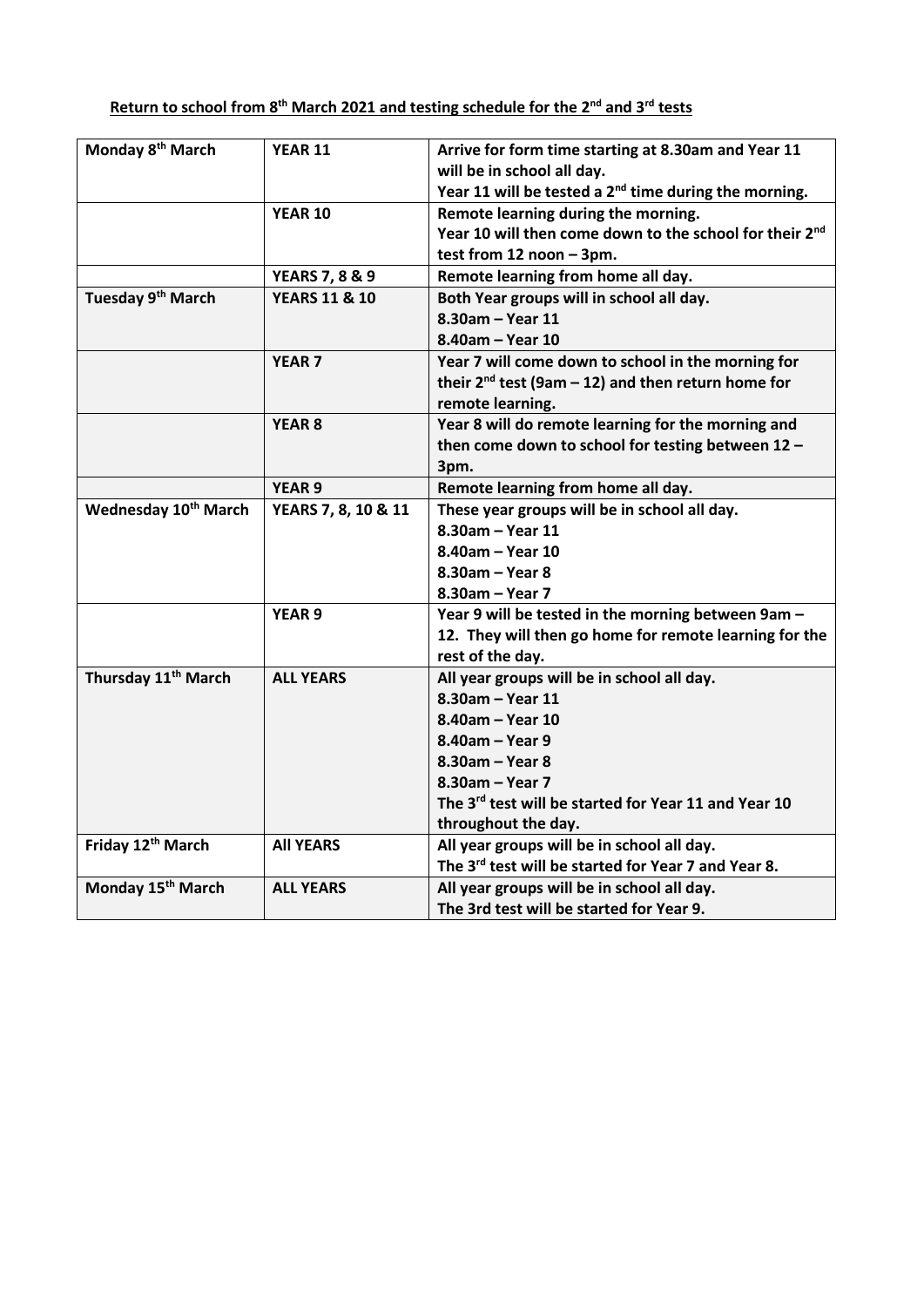## **NHS Test and Trace: COVID-19 testing for staff and students and face masks**

The government has said that all students should wear *face masks* within the classroom. Currently, our students already wear face masks inside buildings and corridors. From 8<sup>th</sup> March 2021, ALL students and staff will be required to wear face masks within the classroom. This is new and will continue until the Easter holidays, when it will be reviewed by the government.

The lateral flow tests are one measure that we are introducing to work alongside many other protective measures that already exist within the school to keep everyone as safe as possible. Please have a look at the questions & answers below regarding tests.

### **Why do asymptomatic testing?**

The government feel that this is another crucial tool to help mitigate the transmission of Covid-19. The tests will identify and help to prevent staff and students without symptoms from transmitting and spreading the virus unknowingly.

### **What are the tests?**

The tests are known as lateral flow device (LFD) tests. We have carried out 1200 tests in school already since January 2021 and have a testing centre set up in our Gym and Sports Hall.

## **Who should be tested?**

All students in Years 7 through to Year 11 and all staff at school. The majority of our parents have completed the consent form during the Christmas holiday period and do not need to do it again. We have sent it out again to those parents who have not completed it – we need to know whether you wish your child to have tests or not. The tests are *voluntary* and if you decide that your child will not have a test then they will return to school as normal. However, we would like to encourage everyone to join in the asymptomatic testing programme to help break transmission links by identifying those that may be carrying the virus unknowingly.

### **How are the tests carried out?**

Those taking the test will be supervised by trained staff. The lateral flow tests are quick and easy, using a swab of the nose and throat. Results (which take around half an hour from testing) will be shared directly with parents of the child and staff (as appropriate). All students will swab themselves if they are able to with adult supervision.

## **What happens if your child already has Covid-19 symptoms**

This asymptomatic testing programme does not replace current guidance for those with symptoms or those identified as a close contact of a positive case. Anyone with symptoms, whether they are involved in this programme or not, should book a free NHS test and follow government self-isolation guidance until the results of their test are known.

### **What happens if the lateral flow test is positive?**

All individuals should isolate if they receive a positive result.

### **What happens if your child has already had a positive Covid-19 test result?**

NHS Test and Trace have confirmed that retesting in education settings with either LFD or PCR within 90 days of a positive test PCR test is not recommended unless the person is symptomatic, in which case they should book a PCR test.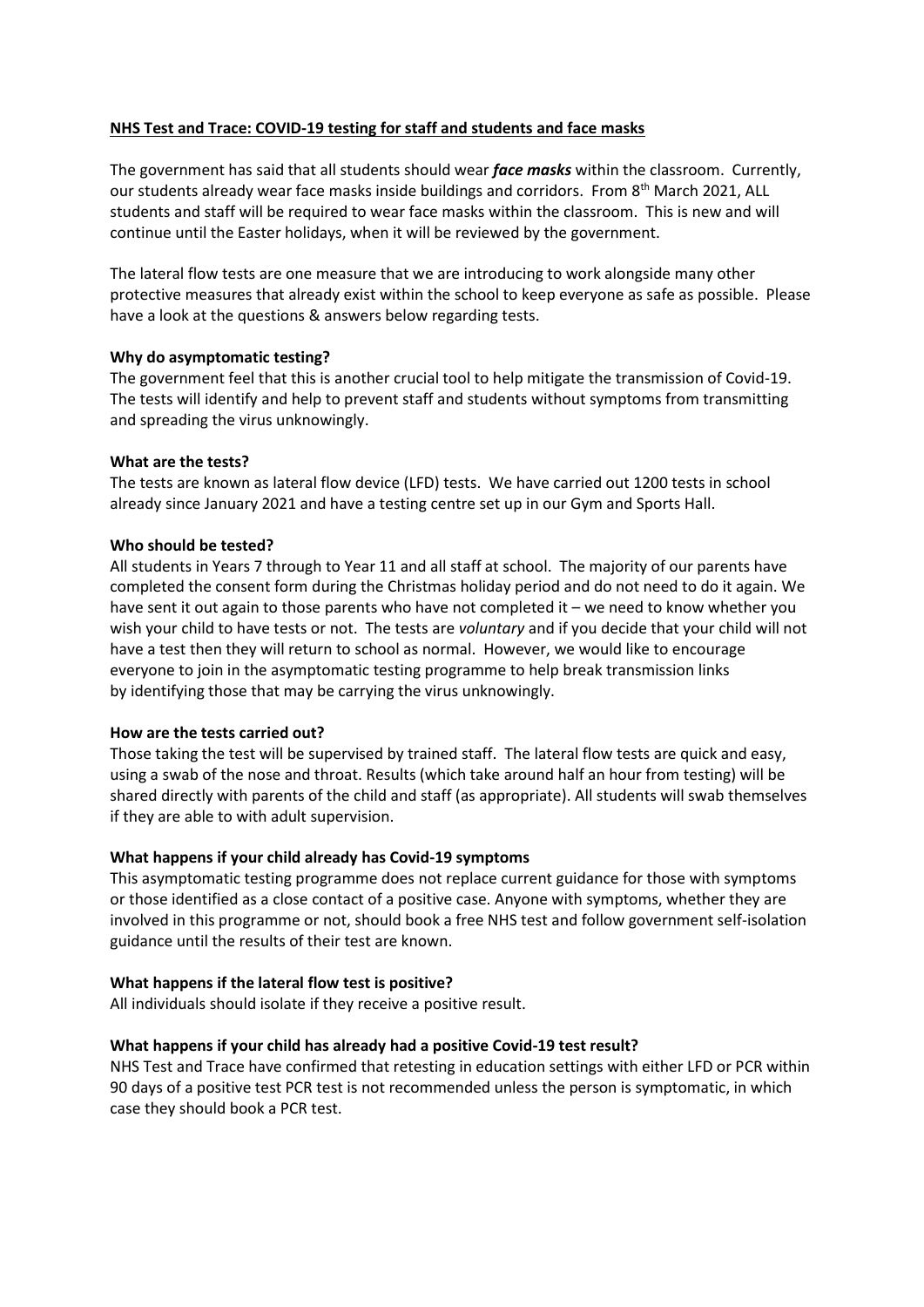## **What testing will take place after the 3 in-school tests – testing at home?**

Following the three initial tests, students can collect their 'test at home' kits and start testing at home for regular twice weekly tests. We will distribute those tests to students at school and they will take them home each week. More details and advice about how this works will be provided soon.

At the end of this letter is an instructional leaflet with some more information about how testing works. Further, you may be interested to watch this video on YouTube which explains in a little more detail how the test in administered – it is very simple and nothing to be worried about: [https://www.youtube.com/watch?v=iuA2YVA6\\_6c&feature=youtu.be](https://www.youtube.com/watch?v=iuA2YVA6_6c&feature=youtu.be)

## **How can I help with the testing programme?**

We are fortunate to have a number of our school staff trained to lead the testing and that is one reason why I wish to get a test out of the way before the  $8<sup>th</sup>$  March 2021. Furthermore, we will be contacting directly some of the parent volunteers who initially told us they were willing to help. We had many requests to help which is superb, and we will be in touch soon to see if you can help out with the actual testing.

I hope that this letter is clear, and I will email students a copy of the testing schedule as well. Please have a conversation with your child(ren) about this information because we need students to be prompt to their allocated test times and know what is going on. Thank you for your support with this.

Yours sincerely

Mr Major Principal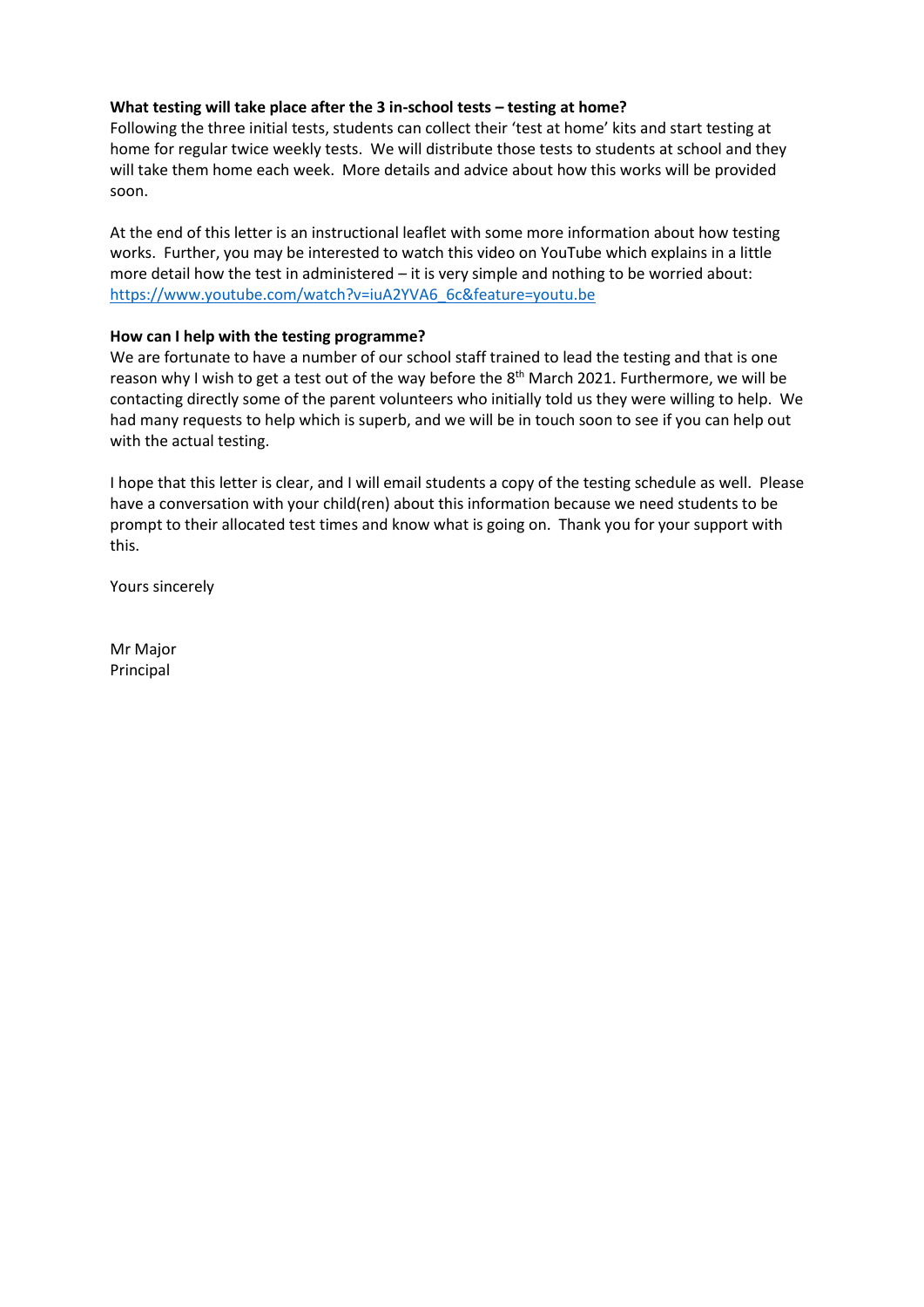# **SCHEDULE FOR TESTING AT TOMLINSCOTE SCHOOL**

| Date and testing session       | Form      | Time of $1^{st}$ test – please be at the Gym at this time |
|--------------------------------|-----------|-----------------------------------------------------------|
| Wednesday 3rd March            | 11R       | 9.00AM                                                    |
|                                | 11H       | 9.15AM                                                    |
|                                | 11Q       | 9.45AM                                                    |
|                                | 11G       | 10.00AM                                                   |
|                                | 11P       | 10.30AM                                                   |
|                                | 11K       | 10.45AM                                                   |
|                                | 11X       | 11.15AM                                                   |
|                                | 11Y       | 11.30AM                                                   |
|                                | 11M       | 11.45AM                                                   |
|                                |           |                                                           |
| Thursday 4 <sup>th</sup> March | 10R       | 9.00AM                                                    |
|                                | 10H       | 9.15AM                                                    |
|                                | 10Q       | 9.30AM                                                    |
|                                | 10G       | 9.45AM                                                    |
|                                | 10P       | 10.00AM                                                   |
|                                | 10K       | 10.30AM                                                   |
|                                | 10X       | 10.45AM                                                   |
|                                | 10Y       | 11.15AM                                                   |
|                                | 10M       | 11.30AM                                                   |
|                                | 10L       | 11.45AM                                                   |
|                                |           |                                                           |
| Thursday 4 <sup>th</sup> March | 8R        | 12.15PM                                                   |
|                                | 8H        | 12.30PM                                                   |
|                                | 8Q        | 12.45PM                                                   |
|                                | 8G        | 1.00PM                                                    |
|                                | 8P        | 1.30PM                                                    |
|                                | <b>8K</b> | 1.45PM                                                    |
|                                | 8X        | 2.00PM                                                    |
|                                | <b>8Y</b> | 2.15PM                                                    |
|                                | 8M        | 2.30PM                                                    |
|                                | 8L        | 2.45PM                                                    |
|                                |           |                                                           |
| Friday 5 <sup>th</sup> March   | 7R        | 9.00AM                                                    |
|                                | 7H        | 9.15AM                                                    |
|                                | 7Q        | 9.30AM                                                    |
|                                | $7G$      | 9.45AM                                                    |
|                                | <b>7P</b> | 10.00AM                                                   |
|                                | <b>7K</b> | 10.30AM                                                   |
|                                | $7\times$ | 10.45AM                                                   |
|                                | <b>7Y</b> | 11.15AM                                                   |
|                                | 7M        | 11.30AM                                                   |
|                                | 7L        | 11.45AM                                                   |
|                                |           |                                                           |
| Friday 5 <sup>th</sup> March   | 9R        | 12.15PM                                                   |
|                                | 9H        | 12.30PM                                                   |
|                                | 9Q        | 12.45PM                                                   |
|                                | 9G        | 1.00PM                                                    |
|                                | $9P$      | 1.30PM                                                    |
|                                | 9K        | 1.45PM                                                    |
|                                | 9X        | 2.00PM                                                    |
|                                | 9Y        | 2.15PM                                                    |
|                                | 9M        | 2.30PM                                                    |
|                                | 9L        | 2.45PM                                                    |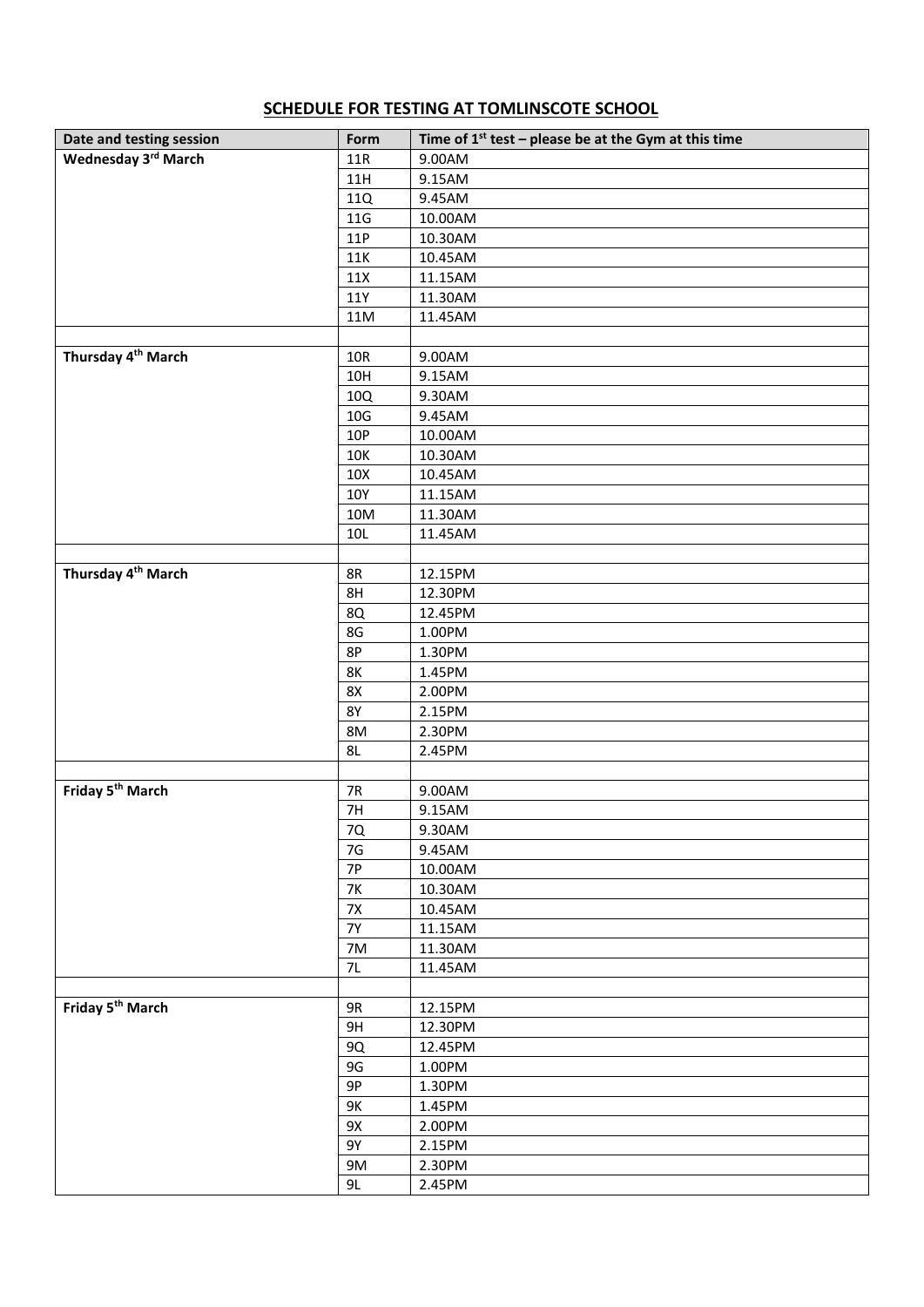| Date and testing session         | Form            | Time of $2^{nd}$ test – please be at the Gym at this time           |
|----------------------------------|-----------------|---------------------------------------------------------------------|
| Monday 8 <sup>th</sup> March     | Year 11         | Year 11 will be tested in school during lessons - the time will be  |
|                                  |                 | confirmed in their tutor time in the morning.                       |
| Monday 8 <sup>th</sup> March     | 10R             | 12.15PM                                                             |
|                                  | 10H             | 12.30PM                                                             |
|                                  | 10Q             | 12.45PM                                                             |
|                                  | 10G             | 1.00PM                                                              |
|                                  | 10P             | 1.30PM                                                              |
|                                  | 10K             | 1.45PM                                                              |
|                                  | 10 <sub>X</sub> | 2.00PM                                                              |
|                                  | 10Y             | 2.15PM                                                              |
|                                  | 10M             | 2.30PM                                                              |
|                                  | 10L             | 2.45PM                                                              |
|                                  |                 |                                                                     |
| Tuesday 9 <sup>th</sup> March    | 7R              | 9.00AM                                                              |
|                                  | 7H              | 9.15AM                                                              |
|                                  | 7Q              | 9.30AM                                                              |
|                                  | 7G              | 9.45AM                                                              |
|                                  | 7P              | 10.00AM                                                             |
|                                  | <b>7K</b>       | 10.30AM                                                             |
|                                  | 7X              | 10.45AM                                                             |
|                                  | <b>7Y</b>       | 11.15AM                                                             |
|                                  | 7M              | 11.30AM                                                             |
|                                  | 7L              | 11.45AM                                                             |
|                                  |                 |                                                                     |
| Tuesday 9 <sup>th</sup> March    | 8R              | 12.15PM                                                             |
|                                  | 8H              | 12.30PM                                                             |
|                                  | 8Q              | 12.45PM                                                             |
|                                  | 8G              | 1.00PM                                                              |
|                                  | 8P              | 1.30PM                                                              |
|                                  | 8K              | 1.45PM                                                              |
|                                  | 8X              | 2.00PM                                                              |
|                                  | <b>8Y</b>       | 2.15PM                                                              |
|                                  | 8M              | 2.30PM                                                              |
|                                  | 8L              | 2.45PM                                                              |
|                                  |                 |                                                                     |
| Wednesday 10 <sup>th</sup> March | 9R              | 9.00AM                                                              |
|                                  | 9H              | 9.15AM                                                              |
|                                  | 9Q              | 9.30AM                                                              |
|                                  | 9G              | 9.45AM                                                              |
|                                  | 9P              | 10.00AM                                                             |
|                                  | 9K              | 10.30AM                                                             |
|                                  | 9X              | 10.45AM                                                             |
|                                  | 9Y              | 11.15AM                                                             |
|                                  | 9M              | 11.30AM                                                             |
|                                  | 9L              | 11.45AM                                                             |
|                                  |                 |                                                                     |
| Date and testing session         | Year(s)         | Time of 3rd test                                                    |
| Thursday 11 <sup>th</sup> March  | 10 & 11         |                                                                     |
|                                  |                 |                                                                     |
| Friday 12th March                | 7&8             | Students will be tested in school during lessons - the time will be |
| Monday 15 <sup>th</sup> March    | 9               | confirmed in their tutor time in the morning.                       |
|                                  |                 |                                                                     |
|                                  |                 |                                                                     |